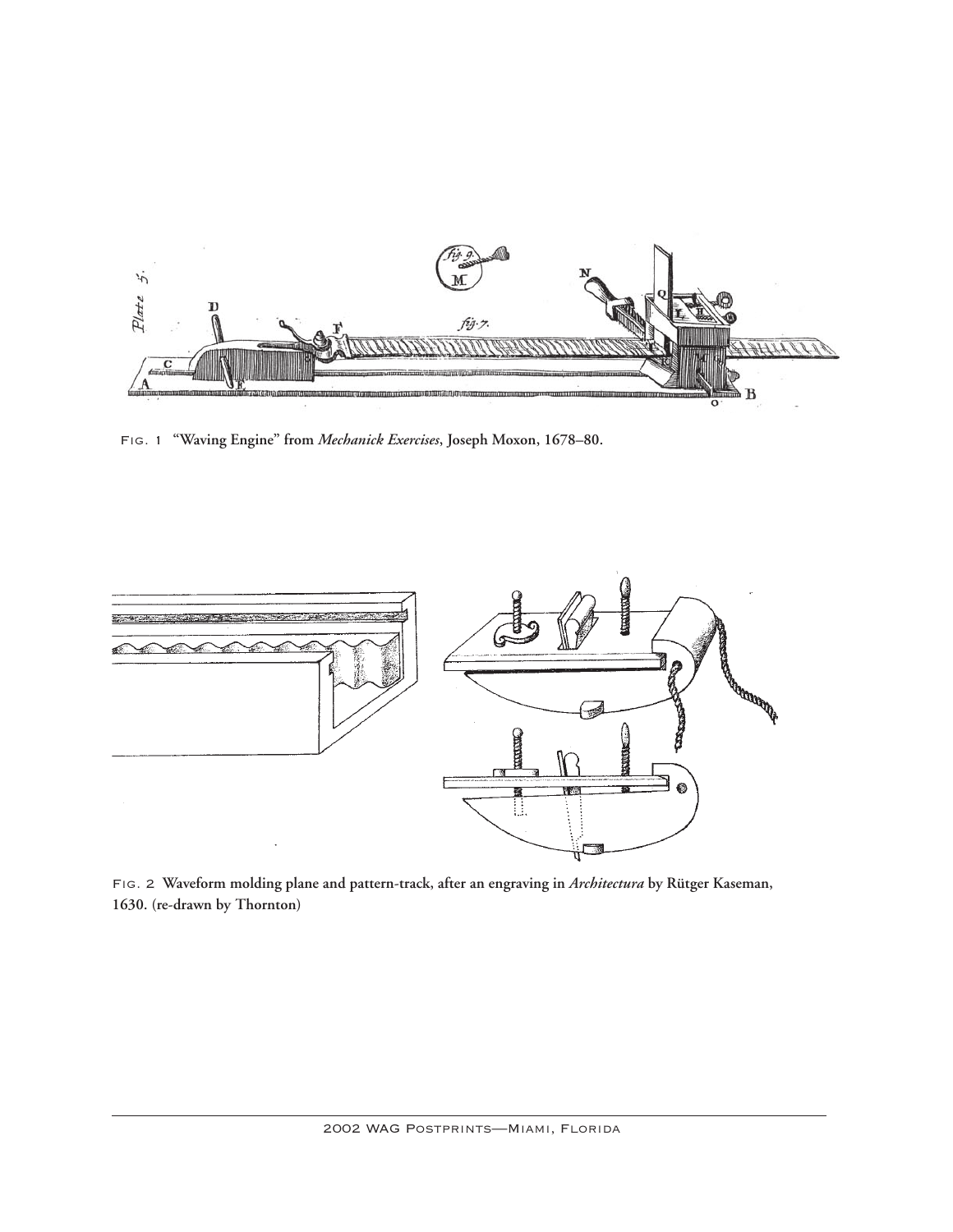# The History and Technology of Waveform Moldings: Reproducing and Using Moxon's "Waving Engine"

*Jonathan Thornton*

#### **ABSTRACT**

Rippled or waveform moldings (French—*moulures ondées*), also called "flame moldings" (German *flammleisten* and *wellenleisten*), have been used in furniture and picture frames since the early 17th century. Reportedly invented in Germany, they rapidly spread to other European countries. They are popularly associated with Dutch baroque frames, especially when executed in ebony and ebonized fruitwoods. Devices for making these moldings all use a pattern and follower system to duplicate a waveform onto a stock piece. The device that is discussed in this article was closely based on the engraving and description in Joseph Moxon's *Mechanick Exercises* of 1678–80. Details of construction and use of this reproduction "Waving Engine" (as Moxon called it) are given, along with examples of finished moldings and frames illustrating the tool's versatility. Scattered published descriptions of this technology show a gradually increasing complexity of the devices from the 17th century to the present. This gradual replacement of a highly skilled operator using a simple device, by a complex machine that can be run by an unskilled operator culminating in the almost complete removal of an operator in the 20th century, illustrates larger trends in craft and woodworking over the last few centuries.

#### Introduction

A nyone with longstanding interests in woodworking and the history and technology of picture frames<br>could not help but be intrigued by the complex rippled moldings that are most commonly seen surrounding paintings of the Baroque period. If that person is also a maker and collector of tools, as I am, then the construction of a device to make them is a strong temptation. It was years ago now that the temptation became almost an inevitability with my discovery of an engraving of such a device in Joseph Moxon's seminal work on technology, *Mechanick Exercises*. 1 All I needed was the time, which was furnished by a semester sabbatical in 1994. I built a close reproduction of his device and have been exploring its capabilities as well as the literature on the subject ever since.

Moxon's device intrigued me for several reasons: it was neglected or misunderstood in the available literature, it appeared that it would be capable of producing a variety of complex waveforms and it was the only type of such devices that to my knowledge had not been faithfully reproduced (although a somewhat modified version had been published in *Fine Woodworking* in 1986<sup>2</sup>).

The device, called the "Waving Engine" by Moxon (fig. 1), works on a relatively simple principle. A stock piece is fastened to a guide or template rod carved into a waveform, and they are pulled together through a stationary cutter. As the guide rod rises and falls over a polished feeler bar, the waveform is gradually cut into the stock piece by a fixed blade. While the principle is simple, the devil is in the details.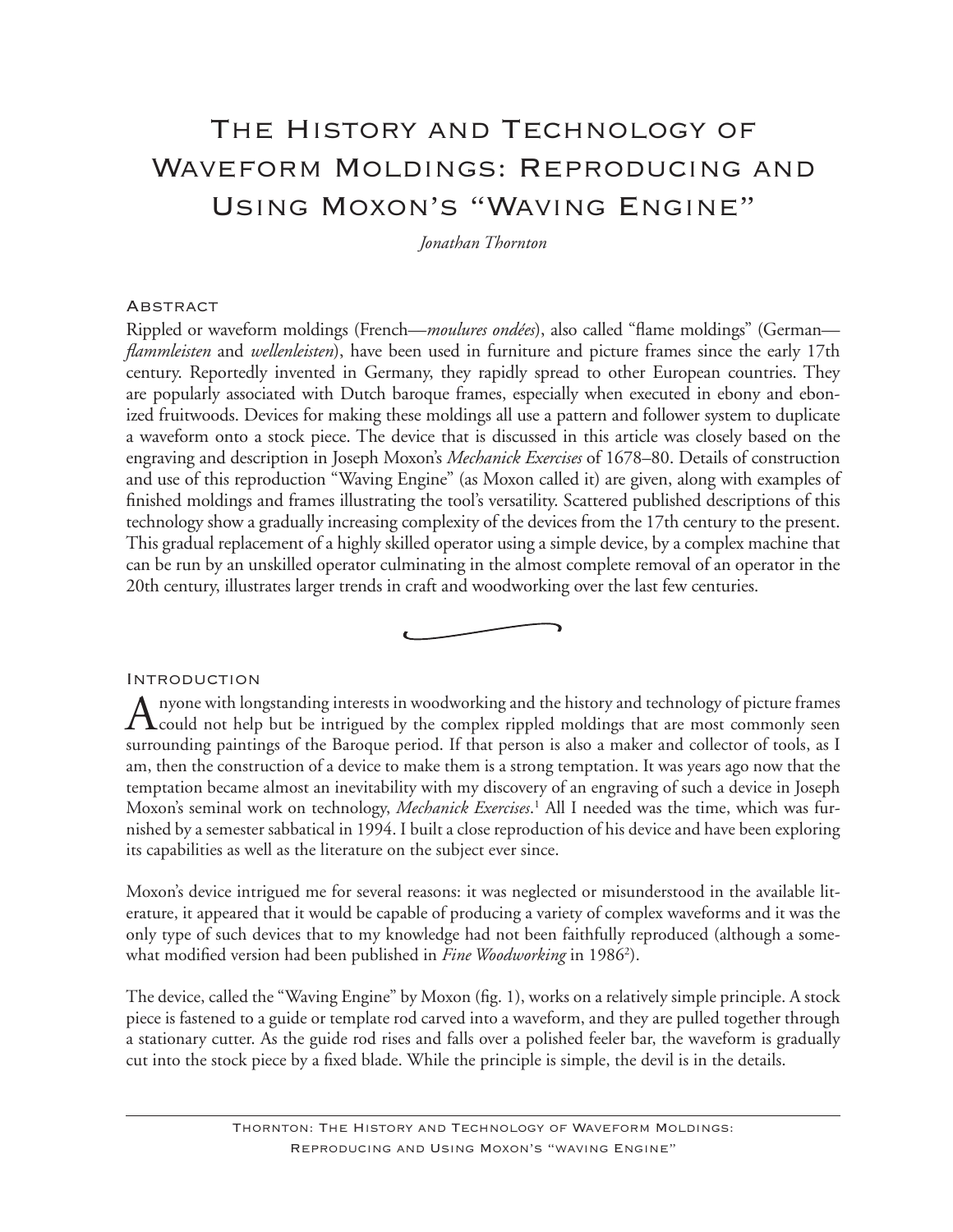# **HISTORY**

Waveform moldings can be divided into two types. The German literature makes the distinction between *wellenleisten*, or moldings that undulate up and down in the vertical direction (perpendicular to the molding length) and *flammleisten*, which undulate from side to side (also in an axis perpendicular to the molding length). This distinction is apparently less linguistically rigid in English. Moxon for example describes the up and down form as "waved" moldings. Later literature has used the term "wave" to describe the horizontal undulation and "ripple" to describe the vertical form. This seems to be the clearest convention in modern English, and that is how I will describe them.

This type of wooden molding was probably first developed in Germany around 1600.<sup>3</sup> There appears to be agreement in contemporaneous sources that the inventor was Johann Schwanhardt,<sup>4</sup> a cabinet and gunstock maker who died in 1612, at which point the method seems to have been reasonably widespread. The makers of silver boxes may have been the first craftspeople to use the technique extensively.<sup>5</sup> Such silver boxes were often combinations of silver and ebony. Ebony is one of the woods that was extensively worked into ripple moldings. Very hard tropical woods such as ebony were newly arriving in Europe, particularly as a result of the trading activities of the Dutch East India Company after the beginning of the 17th century.<sup>6</sup> European craftsmen needed to develop new ways of working such timbers, and the slow scraping action of waveform molding devices would have fit the bill. Frames completely covered with rippled and waved moldings are often considered to be typically Dutch, but recent scholarship has disputed this popular opinion.7 Such exuberant frames were most likely made in the Catholic parts of Europe; southern Germany and Flanders, and Spain.

The earliest form of a device to make waveform moldings (fig. 2) seems to have been based on cabinet and molding planes and is illustrated in a work of 1630 by a woodworker, architect and

sculptor.<sup>8</sup> The moldings are planed into a side-toside waveform by a plane that moves in a closed track similar to a long miter box. On the sides of the box are undulating guide strips. A peg inserted through a dado on the sole of the plane and projecting slightly out of the sides engages the guide strips and causes the plane to move in a wave motion as it is pulled down the track and over the stock piece, which is fastened into the bottom of the track. The plane itself has a screwoperated device, which increases the depth of cut by advancing the entire plane downwards. This is surely the first woodworking plane to use a screw adjust of any kind, as such mechanisms were not widely used until the late 19th century.<sup>9</sup>

This wriggling plane of 1630 appears to be capable of only the side-to-side action, and so would have produced wavy moldings or *flammleisten*. The method for making wavefrom moldings of all sorts appears to have been fundamentally rethought during the first half of the 17th century, resulting in devices in which the blade is stationary and the stock piece and template bars are the moving elements. The simplest of such devices is a frame holding both a blade and a feeler bar mounted on the end of a screw-feed pressure block. The guide bar and the stock piece are both pulled through this frame by the worker without any additional guides or adjustments. An apparatus like this, residing in an Austrian folk-life museum, was described by Hans Mayerl<sup>10</sup> and reconstructed by him. He appears to have been unaware of Moxon's description and illustration, which represents a more developed version of this same general method.

The technological developments did not end with the device described by Moxon. By the third quarter of the 17th century, machines to do this job had become even more sophisticated, particularly in France. Instead of the work-piece and guide templates being pulled through the cutter head by hand, they were cranked under a fixed blade by means of a cogwheel that engages a rack lying on the underside of a moving bed. The blade is spring loaded, so that it can be gradually screwed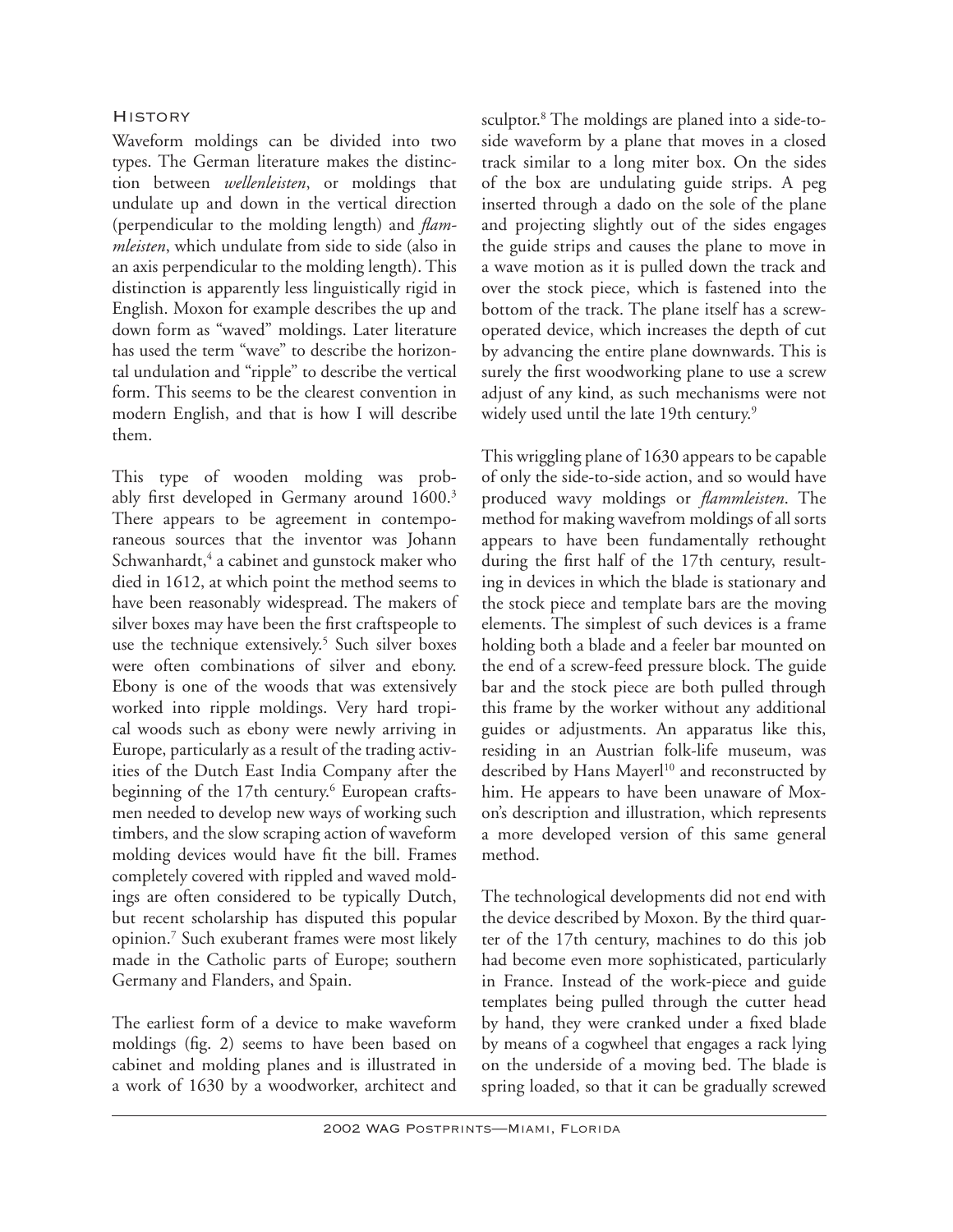

Fig. 3 **An early type of device for making waveform moldings, after Hans Mayerl, 1975. (re-drawn by Thornton)**

downwards to take progressively deeper cuts. The type of machine that would predominate during the 18th century was first illustrated and discussed by the French writer Andre Felibien in 1676.<sup>11</sup> The method continued in use with only minor variations for over one hundred years. Machines similar to that of Felibien are to be found in the work on cabinet making by Roubo<sup>12</sup> as well as in the Diderot Encyclopedia, $13$  both during roughly

the same time period (second half of the 18th century). It is versions of this machine that have been reproduced and used by a few modern experimenters. I am aware of those by Cornelis Van Horne<sup>14</sup> in this country, and van Soestbergen<sup>15</sup> in the Netherlands. Interestingly, while Moxon certainly knew of the work by Felibien, and based his engraving of cabinet maker's tools on Felibien's illustration,<sup>16</sup> he chose to show an earlier type of the ripple molding machine, one he probably learned of during his earlier years in Holland.

Joseph Moxon was the son of the radical Puritan printer James Moxon, who was exiled to Holland with his family from 1637–43. Joseph learned the printing trade from his father, and pursued it on his own after he returned to England. In addition to printing, he made and sold globes and instruments for mathematics and navigation. He designed and cut type, and wrote the first book on the art of printing.<sup>17</sup> With these various activities, Moxon became of necessity something of a jack-of-alltrades. He writes as one who has seen or done all of the things he describes. It is for this reason that his works were so influential in an age when as Francis Bacon said, it was "esteemed a kinde of dishonour to descend to enquirie or Meditation upon Matters Mechanicall."18 Ephraim Chambers refers to Moxon's influence in his practical Encyclopedia of 1728, and the Diderot Encyclopedia began as a translation of Chambers. It is reasonably certain that Moxon described the work methods and tools of practicing craftsmen, and this was revolutionary for his time. It is not known however, whether the "Waving Engine" that he describes and illustrates is based on memory or his own current practice.

#### Making the Machine

The illustration of the device that Moxon provides (from a plate almost certainly engraved by himself) presents a few problems of interpretation, and Moxon's description, while fairly thorough omits some important information. My intent was to



Fig. 4 **Complex machine for making waveform moldings, from the** *Encyclopedia* **of Diderot and d'Alembert, 1751–87.**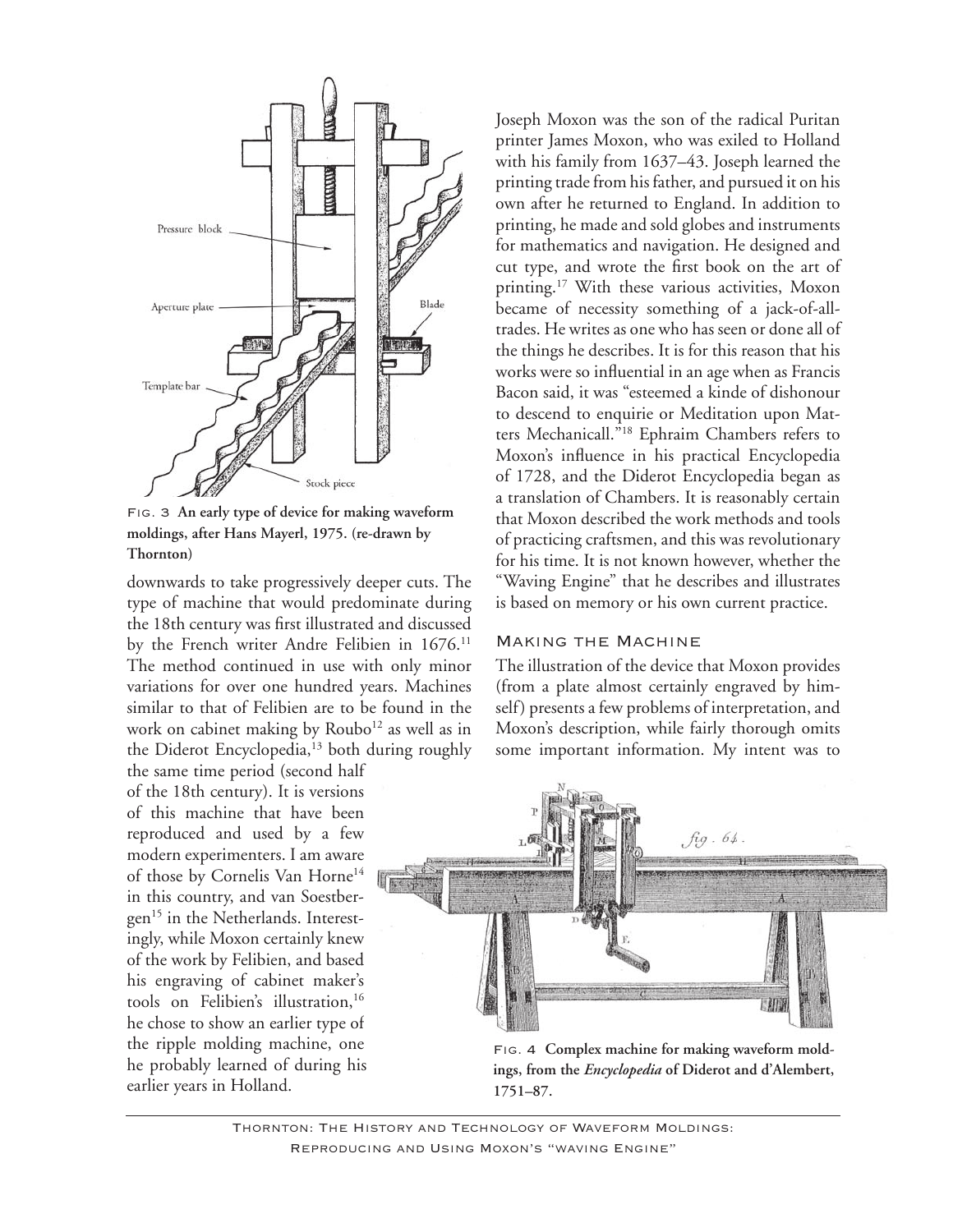

Fig. 5 **Overall view of a reproduction "Waving Engine" of the Moxon type. (drawing by Thornton)**

make Moxon's "engine" to his specifications, and if modifications had to be made, the reproduction itself would tell me what to do, and not my own second-guessing.

"The Waving Engine…hath a long ∫quare Plank…All along the length of this Plank, on the middle between the two sides, runs a Rabbet…Upon this Rabbet rides a Block with a Groove in its under side…the Groove in the Block is made fit to receive the Rabbet on the Plank." (Joseph Moxon)

I made the plank from quarter sawn sycamore (lacewood). The rabbet I made from hard sugar maple, likewise the block that rides on it. This is the block that pulls both the patterned template and the stock piece through the cutter head. Moxon attaches these elements to the block with



a "Vice, ∫omewhat larger than a great Handvice…." In considering this, I made the only major deviation from Moxon's machine. I didn't see how a fixed vice could easily follow the upand-down motion of the guide rod ("rack") and stock ("riglet"), let alone the gradual raising of these strips as the molding was cut. I suspect that simple looseness of fit allowed Moxon's machine to accommodate these movements. In place of the hand-vice, I forged a tongue with a hinged boxjoint (mortise and tenon) much like the joint in a pair of pliers. The tongue would move to accommodate any adjustment upwards. The tongue itself was fastened into the block with a rod, which threads through it and also penetrates the block (at an angle—the purpose of which I will make clear). By means of this rod, I can adjust the attachment point to accommodate different widths of stock. In addition, I placed a support rod and knob under the end of the tongue and likewise threaded into the block, so that I could raise the attachment tongue correspondingly as the strips rose. This modification does not alter Moxon's method in any important way, while making the machine easier to use.

"At the farther end of the Plank is erected a ∫quare ∫trong piece of Wood…This square piece hath a ∫quare wide Morte∫s in it on the Top…upon the top of this is a ∫trong ∫quare flat Iron Coller…"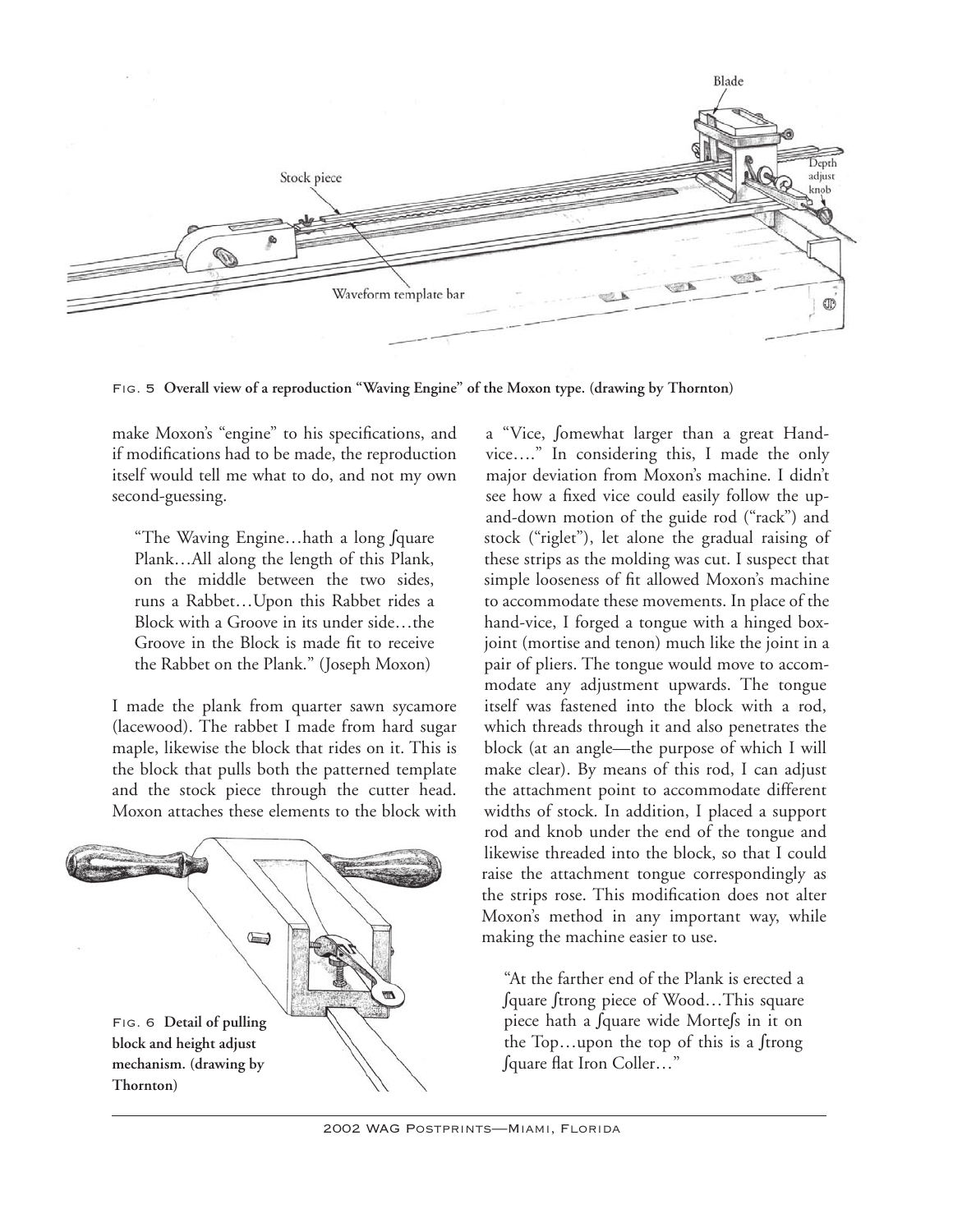

Fig. 7 **Detail of cutter-head and slide-board clamped into the end-vise of a cabinet makers workbench. The device is set up to make a side-to-side (***flammleisten***) waveform molding. (drawing by Thornton)**

This is the business end of Moxon's device which I call the "cutter head." My upright block was made of a single piece of maple, with the appropriate mortises as described. I added two projecting through-tenons to fasten the block into the plank, so that they could be gripped by the end-vise of my workbench when the machine was in use, and allow me to easily disassemble the machine when it was not. The purpose of the collar is to clamp the fixed scraper-type blade perpendicular to the stock piece. My collar was forged from mild steel, as were the screws that tighten it on the block. Like Moxon, I forged perforated disks on the ends of the screws, so that a bar could be inserted to tighten them with lever action. It is important that the blade not move while in use.

Moxon is at his sketchiest when it comes to how the depth of cut is gradually increased, although the engraving seems to show what the description omits. A bar is shown penetrating the block underneath the "rack" that appears to be both tapered and furnished with a threaded rod for gradually advancing it under the work. There can be no other way to do this in a controlled way. Jutzi and Ringger in their discussion of Moxon's machine had a different interpretation.<sup>19</sup> They speculate that this knob, projecting out of the far side of the machine, was used manually by a helper to lift the guide rod and workpiece against the blade. Moxon however, refers to this as "a wooden screw called a Knob." He also appears to illustrate, though he does not discuss, the taper of the polished rod that is advanced by this screw-knob. It seemed clear to me what he intended: I made a steel bar with a T-shaped cross section that would slide through T-shaped slots in the block. I put the taper side up, as Moxon appears to do, and simply accounted for this cant in the rack and "riglet," by setting my attachment-tongue

into the pulling block at the same angle. I captured the end of my adjusting screw-rod with a sort of clutch lever that would allow me to easily disassemble the machine, an alteration necessitated by my own tight space that again, did not alter Moxon's device in any important way. The screwrod uses a fine thread so that I can very gradually raise the work under the cutter. In use, one or two revolutions of a rosewood knob on the end of this screw increases the depth enough for the next cutting pull. The handles on my pulling block were also made of turned and polished rosewood, pressfitted onto a steel rod, which runs through the block, again for ease of knock-down.

"But before you draw the Rack through the Engine, you must consider the Office…of the iron screw…for by these screws, and the Rabbet and Groove, your work will be evenly gaged all the way…under the edge of the iron."

Moxon shows only one screw, though he refers to them in the plural. These screws serve to keep the work "gaged" under the blade. The end of the screw shown was fitted with a flat iron disk, that appears to be a sort of wear-plate against the moving template and workpiece, called the "rack" and "riglet" respectively by Moxon. Jutzi and Ringger speculate on two screws, one from each side, that enter at an angle. Their drawings are interpretive

Thornton: The History and Technology of Waveform Moldings: Reproducing and Using Moxon's "waving Engine"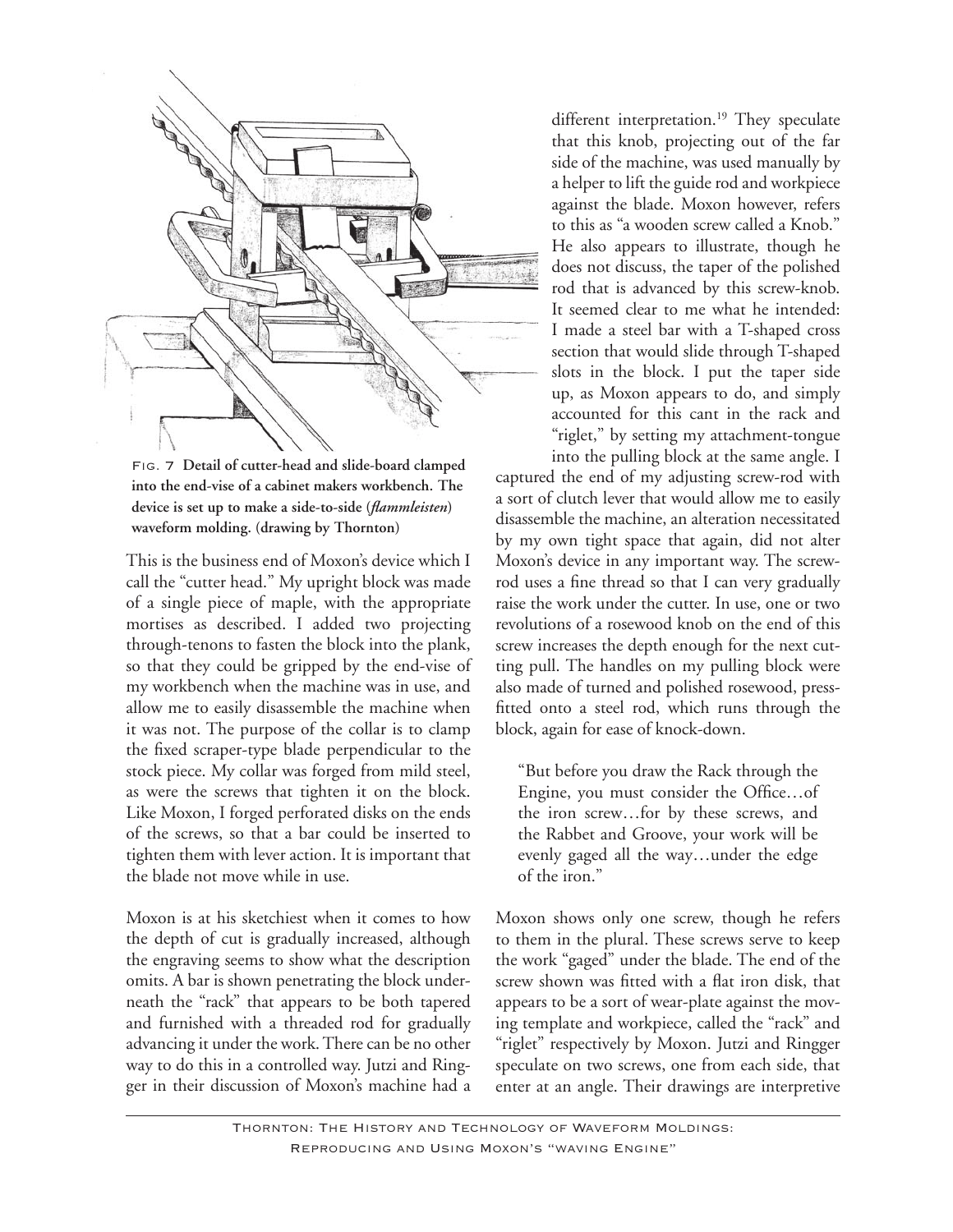reconstructions as they did not build such a device. I believe that Moxon clearly shows a screw entering perpendicular to the cutter-head block. I also decided to use two screws, so that I would have greater flexibility than could be achieved with just one, though the inside surface of the cutter head could have conceivably gauged the other side of the strips. Instead of iron, I made my screws from lemon-wood (*Calycophyllum candidissimum*), a beautiful close grained relative of box-wood, and equally hard-wearing. I threaded these with the Beale® router attachment, and made decorative double volute-shaped flanges on the ends similar to the screw end shown by Moxon. I decided that locking washers were a good idea if I wanted to keep my work well "gaged." I made these from rosewood also, and placed them on the outside of my block where they are easier to get at.

My blades were made from 01 steel, a highcarbon, oil-quenching tool-steel that has low warp characteristics in hardening, and can be tempered to create a tough and hard blade. The blade "who∫e lower end is cut into the form of the Molding you intend your work ∫hall have…" has a single bevel facing towards the pulling block. I filed and ground the shapes before hardening the blades. I sharpened them once on the bevel, then subsequently only on the flat side.

"Then if you lay hold of the handles of the Block…and ∫trongly draw upon them, the Rack and Riglet will both together ∫lide through the Mouth of the wooden piece… and as the rounds of the Rack rid over the round edge of the flat iron…the Riglet will on its upper ∫ide receive the Form of the ∫everal Waves on the under ∫ide of the Rack, and al∫o the Form, or Molding that is on the edge of the bottom of the iron, (blade) and so the Riglet will be both molded and waved."

The final form of the moldings is dictated by the shape of the blade, by the form of the template or combined templates, and by the attachment point of the pulling block. The number of possible designs is multiplied by the addition of any of these elements, and quickly becomes astronomical. Even with my still limited stock of blades and templates, I will probably never produce all of the possibilities.

## Using the Machine

I have continued to explore the capabilities of this tool in the years since I first made it, and it has provided both mental and physical exercise. In action, I hold the tongue down with my finger as I push the strips through the machine for the return stroke, then I "draw strongly" on my handles. Depending on how deep the molding is going to be, and this is dependent on the wave amplitude of the template, I will continue to make cutting strokes until the moldings are complete. I take coarse cuts (Moxon would say "rank") to start out with, but by the end, when the blade is bearing



Fig. 8 **Making a molding on the Moxon "Waving Engine."**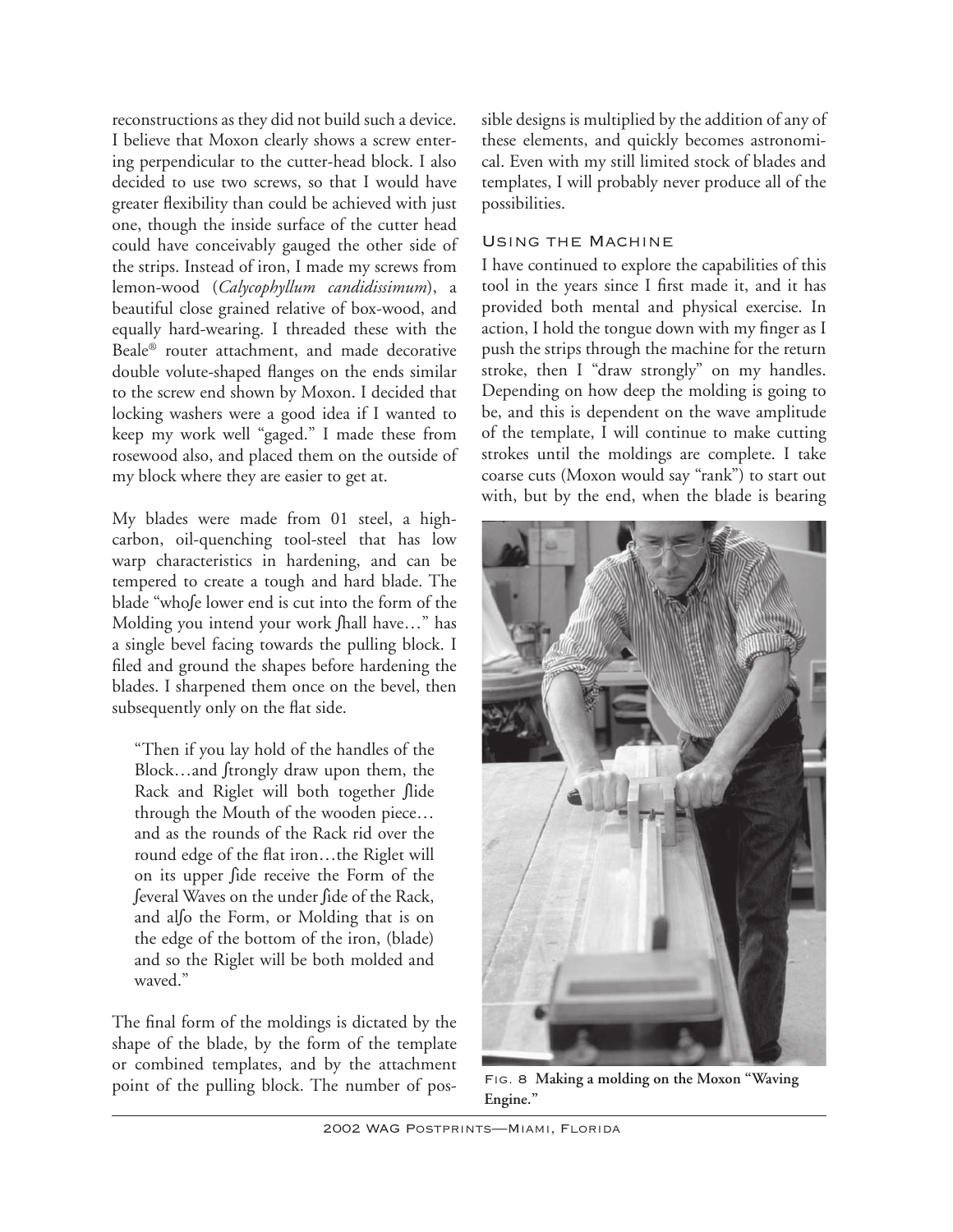more-or-less continuously, the shaving needs to be thinner than paper. I can complete some molding strips in fifteen to twenty minutes, but deep moldings in a hard wood take more time.

Any wood that is hard and relatively dense will work well for the molding strips. Cherry is excellent, as are pear and maple. Many of the period moldings are executed in either ebony, or a fruitwood stained to look like ebony (ebonized). I have gotten by with poplar for molding with a gentle wave. It's best if the grain rises away from the pulling block so that the wood fibers are severed more obliquely. Earlier on, I mounted the molding strips to the "racks" or guide bars with a few dry-wall screws shortened so that they did not come through the surface of my moldings. I still had to make them relatively thick however, and they were only held firmly in a few places. Now I prefer to use the wood turner's trick of gluing the stock piece to the template with pieces of heavy brown paper. The finished molding is then taken off by splitting the paper interleaves, and scraping the glue and paper residue away.

The "racks" are made of hard maple. I have handcarved some of them after stepping off the intervals with a divider, by using the same gouge across the grain both bevel side up and bevel side down. I have also used a pin-indexing jig on my table saw and router table T-slide like those jigs used to cut box-joints. I did this to create bars with tight waves that would have consumed a lot of time in carving. The mathematical accuracy of this method can be both an advantage and a disadvantage depending on your point of view. Historic ripple moldings have subtle variation and character.

No sanding is required on a properly cut molding. The blade leaves an almost polished surface in a wood like cherry. I also discovered that pushing the molding back through the cutter-head for the return stroke burnishes the molding against the polished bevel of the blade. Stain will greatly accentuate the wave appearance by selectively penetrating the severed wood fibers on the insides of the wave troughs.

### WAVEFORM MOLDINGS

Moxon appears to discuss and illustrate only the up-and-down rippled moldings, and not the sideto-side type called *flammleisten* in German. It is fairly easy however for his machine to be adapted for this purpose, and I had intended to do so from the start. It was in thinking about this function, that I chose to provide it with two "gauging" screws that would end in relatively narrow and rounded wooden ends—not the large wear plate shown by Moxon. Using these, a template with a side-to-side waveform could be guided through the cutter head on both edges. In use however, the side screws tended to loosen due to the extreme vibration. I solved this problem by making thin pieces of wood that had wide slots cut into one side exactly matching the width of my guide rods (fig. 7). These slips of wood are then clamped to the front of the cutter-head with two C-clamps. The guide rods slide through the aperture as the moldings are cut. The early type of device illustrated by Mayerl (fig. 3) solves this problem in a similar way.<sup>20</sup>

The side-to-side waveform guides can be used alone, or stacked with an up-and-down guide for a complex compound effect. The sides of these template strips need to be of absolutely consistent width, so that they will pull evenly through the machine with guides bearing on both edges. There are two methods that I have used to ensure this: In the first method I start by making a thicker bar which is waved on only one (top) side and flat on the bottom. This is done on the "Waving Engine" itself. I rip this bar down the middle perpendicular to the wave surface, and book-match the pieces back together with a glue join along the flat (formerly) undersides of the strips. Since the edges started as the same surface, they can't help but be parallel. The second method uses a guide rod for a ripple molding, but this is fastened to the piece that will become my new guide rod so that the waves are perpendicular. I run the guide rod along a V-block mounted to my router table fence, so that the router blade cuts the waves on one edge of the new waveform guide rod. With the ripple guide rod removed, I rout the other edge using

Thornton: The History and Technology of Waveform Moldings: Reproducing and Using Moxon's "waving Engine"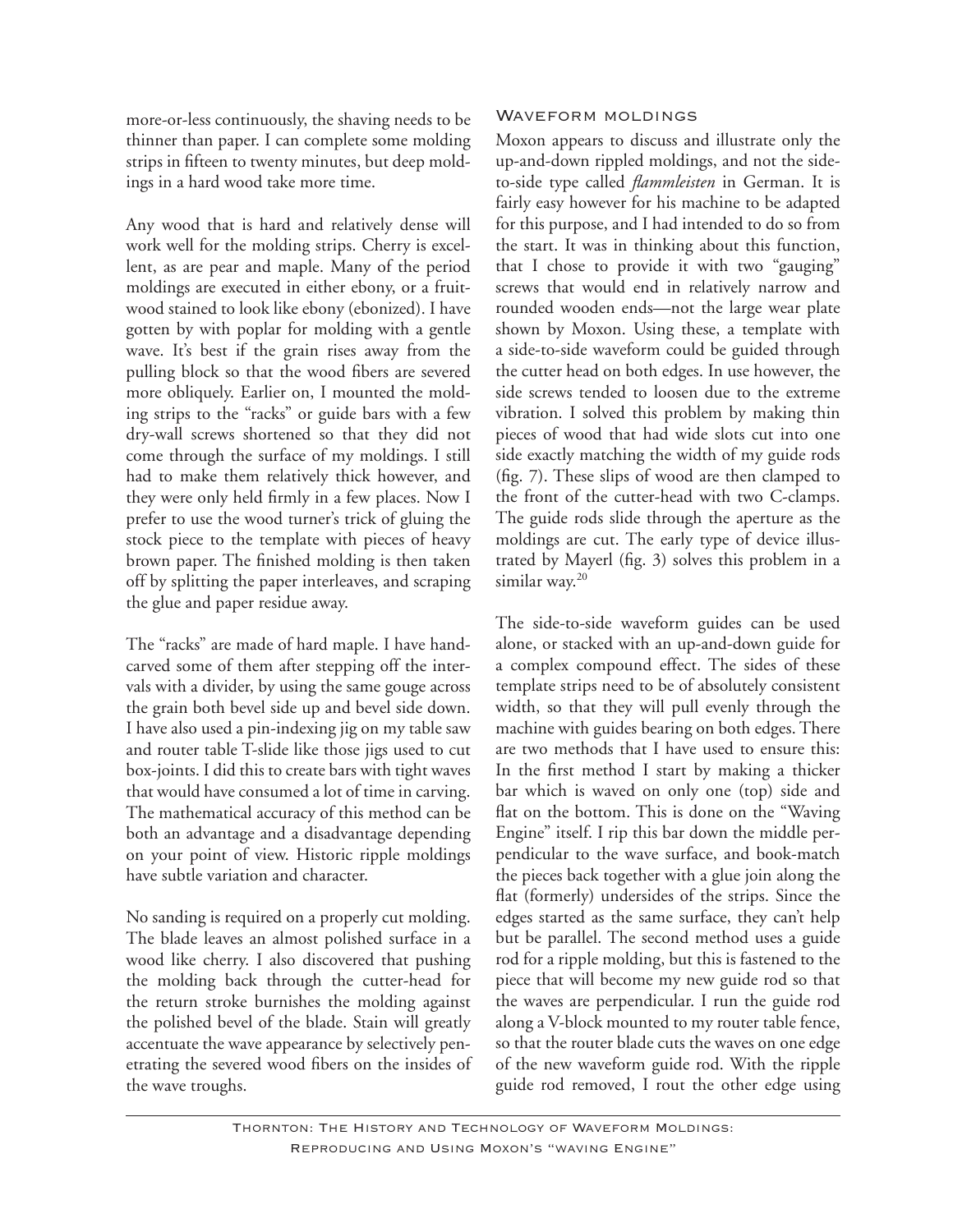

Fig. 9 **A selection of moldings made on the Moxon "Waving Engine."** 

the first-routed edge as the reference against the V-block. This is efficient, but will work for large waves only, since the circumference of the router blade limits the tightness of the waveform.

# **DISCUSSION**

Devices of the sort typified by Moxon's machine did not come from nowhere. In essence, his waving engine uses a system of guides running against a "feeler" or "follower." Such systems were on the technological cutting edge in the late Renaissance, and were to inform ever-growing complexity in tools and machine tools right up to the present. The first such systems were used for cutting screws and ornamental twisted turnings on the lathe. The earliest illustration of such a device dates from 1480.<sup>21</sup> It uses a carved screw-form cranked through a follower block to impart a regular movement to the work-piece as the spiral is cut by a stationary cutter. An even more complex ornamental lathe was designed by Jacques Besson in 1579.<sup>22</sup> Besson was Da Vinci's successor as engineer to the French Court. His ornamental lathe uses a system of patterns and followers that either guide a moving cutter, or guide the work past a fixed cutter.

Spiral grooves were also cut into the inside of rifle barrels using similar systems. In the process

of rifling a gun barrel by hand, a carved spiral fastened to a rod with a cutter on the end is pulled through a feeler guide, imparting this spiral motion to the cutter inside the barrel. Rifling can be traced to as early as the end of the 15th century.23 It may be significant that the purported inventor of rippled moldings, Johan Schwanhardt was among other things a gunstock maker.

The use of patterns and followers introduced a particularly productive lineage in tool making and technology. Following this line of descent, the screw-cutting lathe leads to complex ornamental lathes, to riffling of guns and ripple molding machines. Other later developments that use pattern and follower systems include the Jacquard loom, the earliest mechanical computational devices, duplicating lathes and carving machines, as well as the key-card systems, which led to computers. Historically speaking, Moxon's device was near the beginning of a fruitful concept.

Another interesting historical point concerns the natural progression of the machines that were used to produce complex waveform moldings. The devices show a steady increase in complexity. Why should this be so if they all do essentially the same thing? The late 17th-century device of Felibien and the mid-18th century devices of both Diderot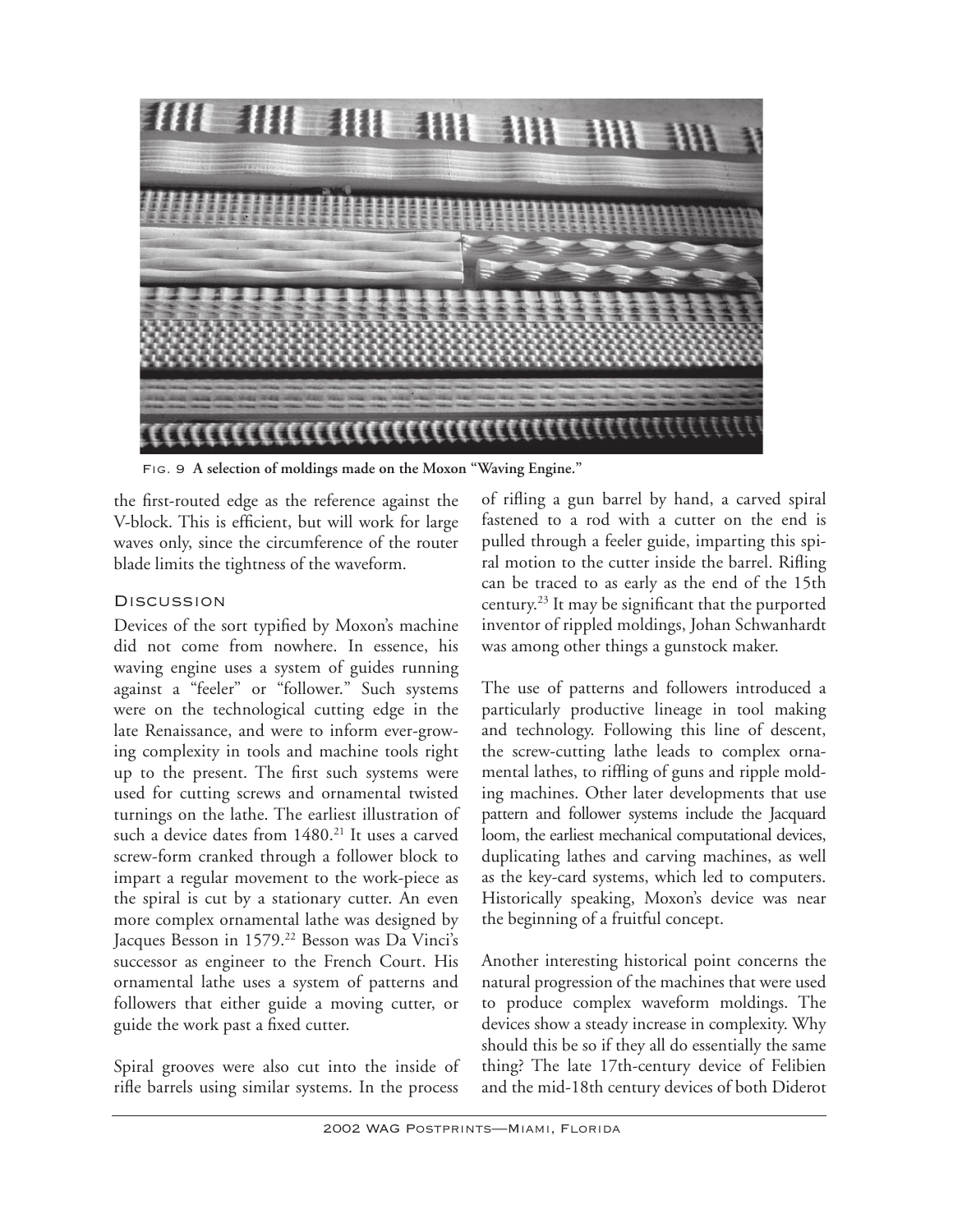and Roubo are more complex machines in every way, but they are still based on pattern and follower systems. In these devices, the entire table, to which the stock piece is fixed, is cranked back and forth under a fixed blade. Machines of this sort require no skill in operation as any worker could stand and crank, whereas my own and Moxon's device require relatively more effort and finesse. It may have been that the shear demand for luxury goods during this period drove the increasingly mechanized production of waveform moldings. There were also social changes at work that deemphasized the skills of individual master-craftsmen, in the interest of manageable and efficient production changes that have continued to the present day.

What happened to the devices that created waveform moldings can be thought of as a capsule history of woodworking—as machines have grown in complexity, the necessary skills of the operator have declined. Earlier craftsmen relied on relatively simple tools, guided by hand, eye and body skills developed over a long time and with constant practice. As Moxon himself says, "The Cunning or Sleight or Craft of the Hand cannot be taught by words, but is only gained by Practice and Exercise." A level of skill made possible by both the intellect and careful, lengthy training is replaced by reasonable care and thought, coupled with complex machines that can be set up to accomplish most tasks. Skills that are reliant on training, like those of athletes, allow complex motions to be reproduced with some degree of reliability, but they are steadily replaced by 'skills' that are more purely intellectual. Using the simplest tools successfully then has more in common with sports than the sort of jig and machine-based woodworking practiced widely today by both industrial and hobbyist woodworkers. Tools change as people change and vice versa.

The historian of design David Pye put forward another telling distinction.24 He divides craft practices into workmanship of "chance" and of "certainty." Workmanship of chance employs techniques that can and often do result in variation in the result. To return to the sports analogy, any fan can testify that even the best training does not produce a certain result. Moxon himself in discussing the "Barbarous ∫ort of working which is u∫ed by the Natives of America" says that "they know neither of Rule, Square, or Compa∫s; and what they do is done by Tedious Working, and he that has the be∫t Eye at Guessing…" This sort of craft-work, barbarous to Moxon is typified in objects we now place a positive value on as being "handmade." In eras when everything was handmade however, the aim of the careful worker in the European tradition was to reduce variation by skill and increasingly, by ever more complex tools. Such perfectionism was pursued into the machine age resulting ultimately in techniques that typify workmanship of certainty. The aim of industry after all is quality control, which means the absolute reproducibility of a desirable result. The history of wave-molding devices also advances along this continuum towards ever greater certainty of result, coupled with ever decreasing skill in use.

Another recent device for making ripple moldings, as described in *Fine Woodworking* 25 serves as a modern endpoint. It was developed with no apparent knowledge of earlier machines, and so "reinvents the wheel." As a reinvention, it recapitulates the history of these devices by using a cutter-carriage, which rides over a fixed molding, as does the very earliest device. It is run with a motor, which powers a long threaded rod that carries the entire cutter carriage. With a reversing switch at each end it can be left unattended as it traverses doggedly up and down the molding. It combines the earliest and simplest concept with the convenience and perfection of the twentieth century, and with minimal input of labor. It is a sort of seventeenth century/machine-age Wave-O-Matic!

## **ENDNOTES**

1. Moxon, Joseph (reprinted from the 1703 edition). *Mechanick Exercises or the Doctrine of Handy-Works*. Scarsdale, NY, The Early American Industries Association (1979).

Thornton: The History and Technology of Waveform Moldings: Reproducing and Using Moxon's "waving Engine"